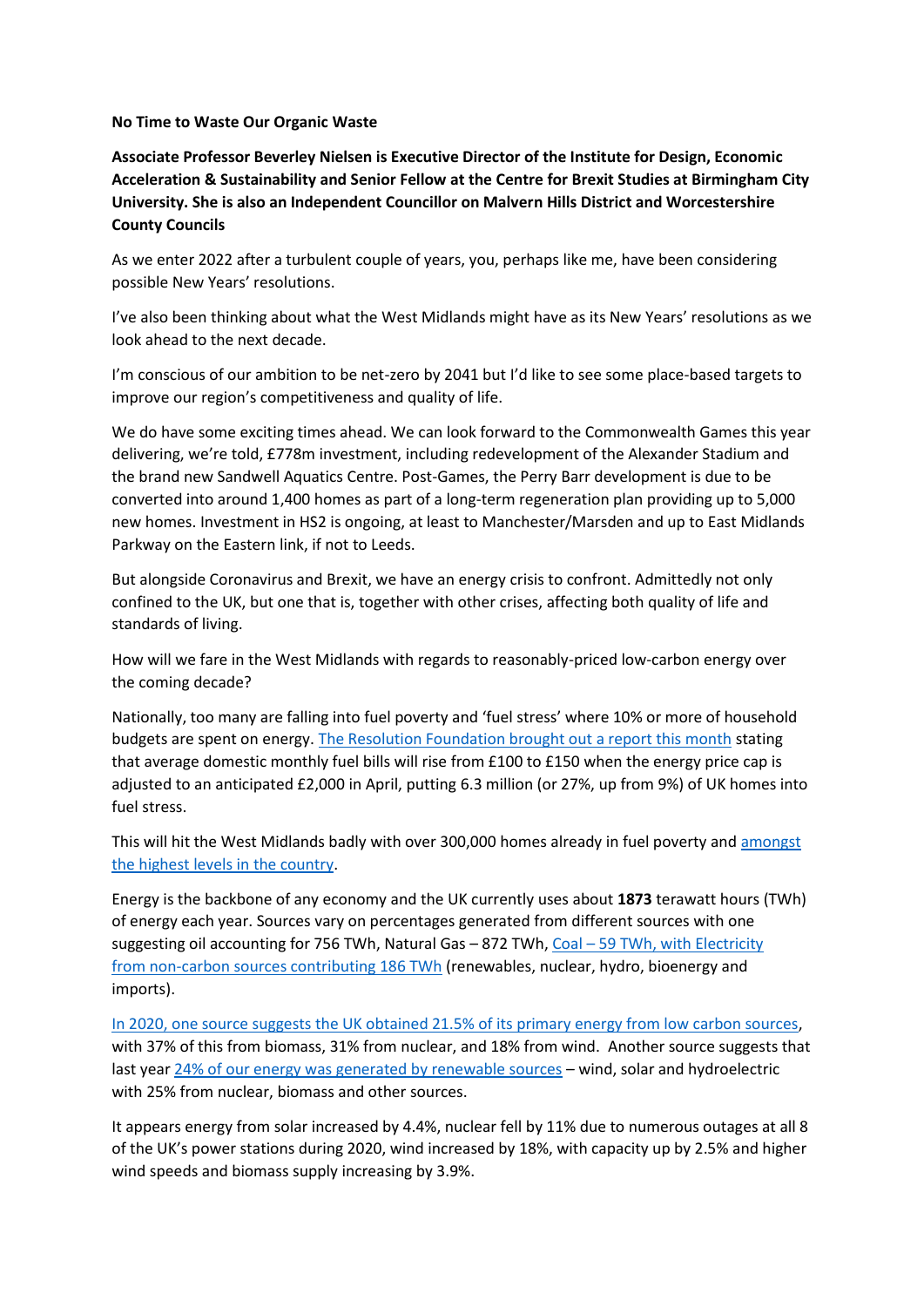The Chair of Energy Capital West Midlands, Matthew Rhodes, has long argued that without [greatly](https://centreforbrexitstudiesblog.wordpress.com/2020/11/24/green-industrial-revolution-sound-strategy-or-more-sound-bites/)  [enhanced devolution](https://centreforbrexitstudiesblog.wordpress.com/2020/11/24/green-industrial-revolution-sound-strategy-or-more-sound-bites/) in England our chances remain very low of providing a 'just energy transition' and tackling fuel poverty levels which have been at 11% rising dramatically s prices have risen.

Certainly we need to consider our regional assets, ensuring these are harnessed as efficiently as possible if we are to deliver sufficient energy to both eliminate fuel poverty and ensure sufficient low-carbon energy access for our manufacturing, especially in light of our position as the UK's industrial heartlands.

'*WM2041: A Programme for Implementing an Environmental Recovery'*, published in June 2020, is referenced in the [WMCA's Five Year Plan](https://www.wmca.org.uk/media/4746/wmca-board-paper-for-wm2041-fyp-final.pdf#:~:text=The%20development%20of%20the%20Five%20Year%20Plan%20%28FYP%29,the%20full%20technical%20report%20is%20available%20on%20request%29.) which in turn builds on consultancy support from WSP. The report makes no mention of the opportunities for biofuels, in particular biomethane, nor does it include any reference to geothermal with some parts of the West Midlands, [including](https://www.wlep.co.uk/geothermal-heat-support-businesses/)  [Worcestershire,](https://www.wlep.co.uk/geothermal-heat-support-businesses/) providing viable commercial opportunities in this sector. Equally it does not include reference to any audit of West Midlands energy assets and it certainly seems no one is looking to take advantage of these highly local opportunities.

The West Midlands should look carefully at its position in terms of energy requirements and assets – we have little wind capacity, no off-shore, no hydro, but one thing we do have plenty of, given food and crop production in our neighbouring shire counties, is the organic waste materials which, properly harnessed and managed, can make a far greater, cost-effective contribution in meeting our energy needs.

For example, the WMCA Five Year Plan suggests accelerated scenarios for net-zero deployment in industry include 33% hydrogen use. Whilst government's hydrogen strategy envisages between 20- 35% energy consumption provided by hydrogen by 2050, I'm told by industry experts that appropriate hydrogen infrastructures are only due to reach the West Midlands towards the end of the national upgrades, in around 2045.

The same report suggests 100% of cars, buses, taxis and HGVs should be electrified and yet an [earlier WMCA report](https://governance.wmca.org.uk/documents/s3856/) highlighted the impracticality of transferring everything over to electric vehicles. The Regional Energy Strategy sets out that 42,547 GWh of energy is currently delivered to vehicles operating in our region as petrol and diesel. This amount equals the energy delivered through the entire regional gas network or is almost twice that delivered by the electricity system.

The [#WM2041 discussion document](https://governance.wmca.org.uk/documents/s3856/) states: "The implications for local energy infrastructure of shifting transport fuel use from petrol to electricity or gas are significant. As such, a lot of that demand will need to be met or otherwise eliminated by mass transit or active travel."

[A report,](http://www.element-energy.co.uk/wordpress/wp-content/uploads/2021/04/20210325-CADENT_HYDROGEN_TRANSPORT_REPORT.pdf) supported by gas utilities, including Cadent Gas, prioritised biomethane use in transitioning to green hydrogen. They saw the opportunity to increase biomethane's energy contribution from 2TWh to 120TWh or just under 14% of the gas energy consumed today, by using currently available wastes. By immediately using accessible biomethane we can reduce HGV CO2 emissions by between 22-38% over the coming decade whereas waiting for hydrogen results in just 6% emissions reductions by 2030.

Severn Trent and Cadent Gas are already producing and distributing biomethane on an industrial scale and have green hydrogen aspirations planning to produce this from biomethane reformation.

By properly capturing organic wastes we can harness fugitive methane emissions, as envisaged in the *COP26 Methane Pledge*. These waste streams are abundant including more of the 90mT/pa of UK manures (only 3% is currently treated), sewage, industrial and institutional food wastes, crop